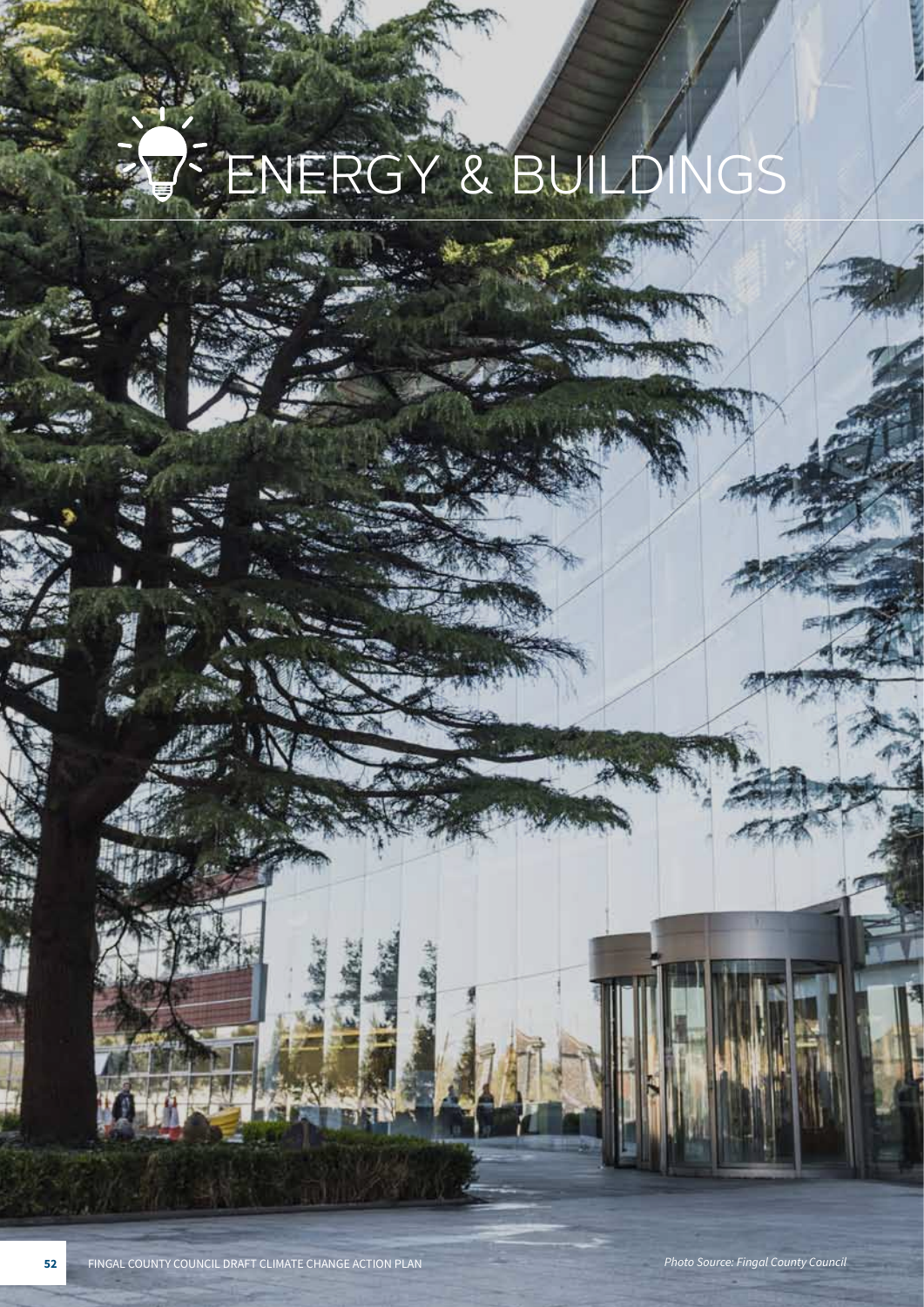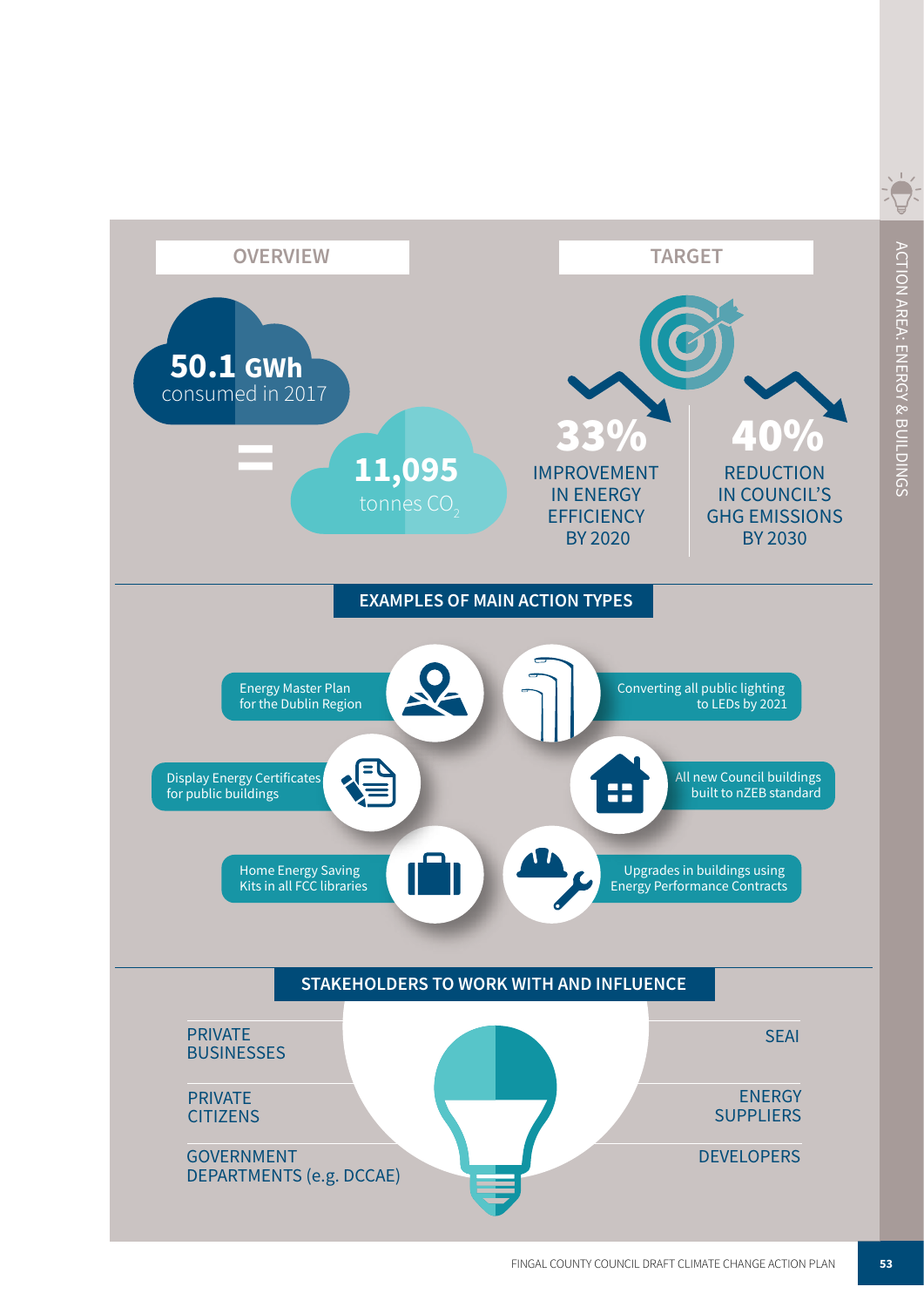**Despite a reduction in energy consumption in recent times, Ireland still spends a**  i **significant amount of money on energy imports. International, EU and national policies all work for a rapid transition to a much more energy-efficient society relying on sustainable renewable energy sources. This transition also leads to increased use of and demand for indigenous resources and increased security of supply. Therefore, consideration and commitment to policies, which create energy efficiencies and further the development of indigenous resources, is crucial over the lifetime of the [County Development] Plan.** - Fingal Development Plan 2017-2023

In 2017, Fingal County Council consumed 50.1 GWh of primary energy across its buildings and operations (excluding transport), which amounted to 11,095 tonnes of CO<sub>2</sub>. The actions outlined in this section show how, through better energy master-planning, improvements in building energy efficiency, and the use of renewables and innovation, FCC will reduce the emissions from its operations and service delivery. As FCC is not responsible for the upgrading of private buildings in the Fingal area, it will provide information on how the Council has retrofitted social housing and Council-owned buildings, and how it has deployed renewable energy systems. FCC is also helping citizens reduce their energy use by making Home Energy Saving Kits available in all of its public libraries.

#### **ENERGY PLANNING**

Currently, analyses of energy use and related emissions are carried out at a national level and are used to develop strategic national level energy policies. However, local level energy planning allows for the identification of low-carbon solutions that are specifically designed to the distinct energy characteristics of the region examined.

Codema produced the Fingal Spatial Energy Demand *Analysis* (SEDA) in 2016 to better understand the current and future energy demand and local energy resources of the area, within a spatial context. Its methodology allowed for 'energy character areas' to be defined, i.e. areas with distinct types of energy needs, consumption patterns and

fuel types used. These needs were then matched to the best available technical solution incorporating renewable resources and energy-efficient solutions. This will now be built-upon with the creation of an energy master plan for the whole of Dublin (see case study below).



**The Dublin Region Energy Master Plan** Building on the Spatial Energy Demand Analyses (SEDAs) that were developed for the four Dublin Local Authorities, the Dublin Region Energy Master Plan will create evidence-based, realistic, and costed pathways for the Dublin Region to achieve its carbon emissions reduction targets to 2030 and 2050. The scenario analyses will include all areas of energy use in the Dublin Region, and will be evaluated based on the socio, economic and environmental impacts. The resulting scenarios will give local authority and regional level planners, architects, engineers and other policy-makers the tools to create effective low carbon policies and make strategic decisions to influence the use of energy in Dublin. This master plan will be created by Codema and will be funded for over two years through SEAI's Research, Development and Demonstration (RD&D) programme. It will focus on the energy areas where actions can be taken to introduce energy efficiency measures and reduce CO<sub>2</sub> emissions, such as district energy systems and renewable energy technologies.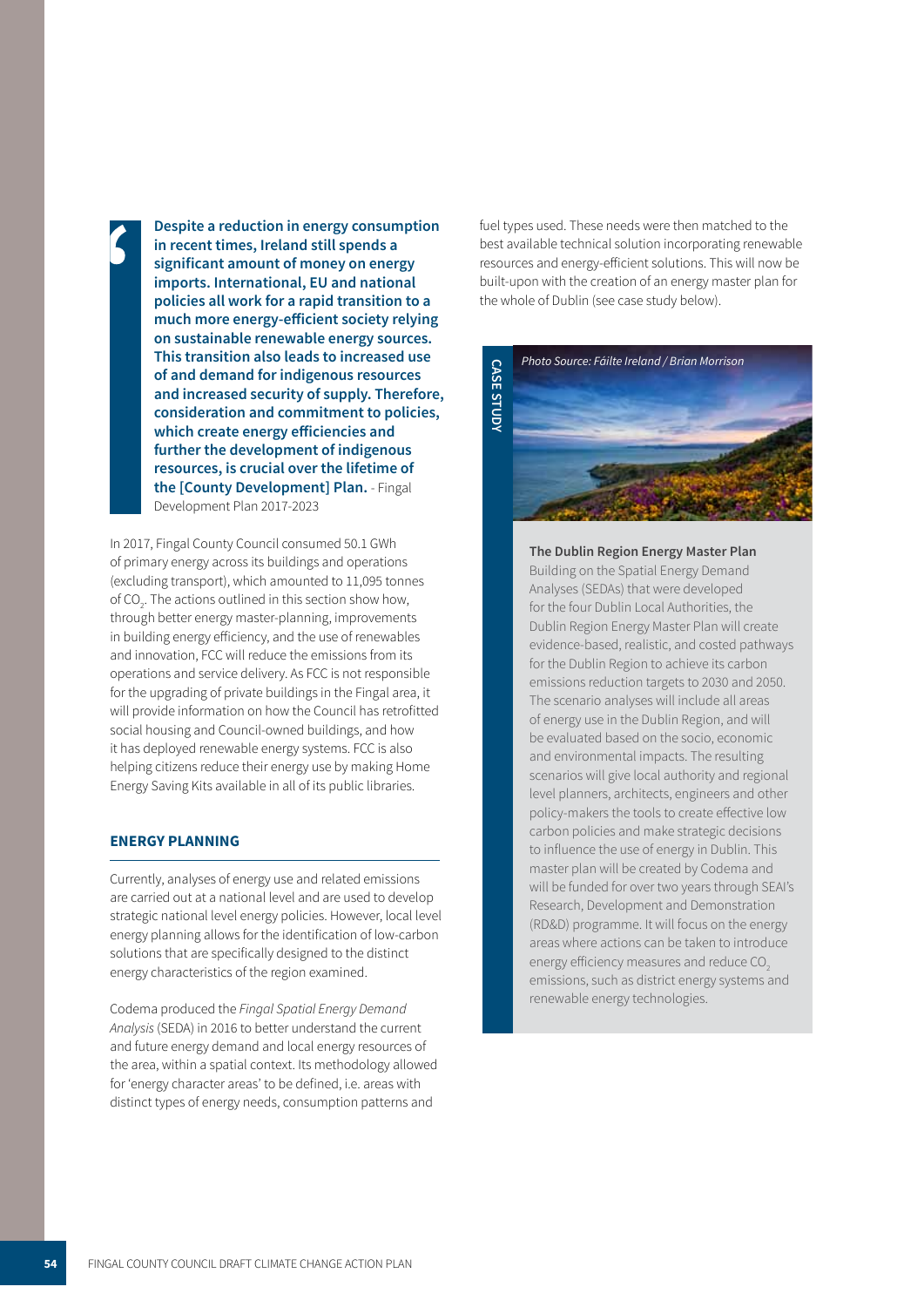The key objectives of advancing evidence-based climate change policy at the local level are:

- To develop a closer link between European and national climate change policy and spatial planning policy for both climate change mitigation and adaptation
- To base climate change policies and objectives on a robust spatial understanding of the existing and future energy profiles across sectors at a local authority scale
- To promote the generation and supply of low-carbon and renewable energy alternatives, having regard to the opportunities offered by the settlement hierarchy of local authority areas, the variety of land uses present, and the built environment
- To stimulate the development of a more evidence-based regional methodology for spatial mapping of future climate risks and vulnerabilities and climate change adaptation policy development
- To educate local authorities, public and private sector organisations and climate stakeholders on measures and responses that are most relevant at the local level
- To encourage greater local authority involvement and leadership in the roll-out of climate change projects in partnership with other stakeholders
- To inform and support the EU Covenant of Mayors for Climate and Energy initiative, a key aim of which is to act 'together towards sustainable, climate-resilient and vibrant cities'

#### **ENERGY EFFICIENCY AND RENEWABLES**

FCC will lead in renewable energy uptake and energy efficiency through retrofits of its buildings and social housing stock. Presently, FCC has several ongoing programmes to replace boilers, update lighting, improve insulation, upgrade windows and doors, and install solar photovoltaic (PV) panels in FCC owned buildings.

#### **Annual Energy Reviews**

Codema has produced Energy Reviews for FCC for 2016 and 2017. The aim of these Energy Reviews is to help the Council in its energy planning programmes, in order to meet the public sector 2020 energy targets. The Energy Reviews show a breakdown of FCC's energy use for these years, highlighting where energy was used, what drove its consumption, and where the greatest energy savings can be achieved. This data allows Codema to develop a specific list of energy-saving recommendations, which will guide FCC on how best to tackle their Significant Energy Users (SEUs) and meet public sector energy targets.

Codema will continue to produce these annual Energy Reviews, in order to guide the Council on the best action to take to meet the 2020 target.

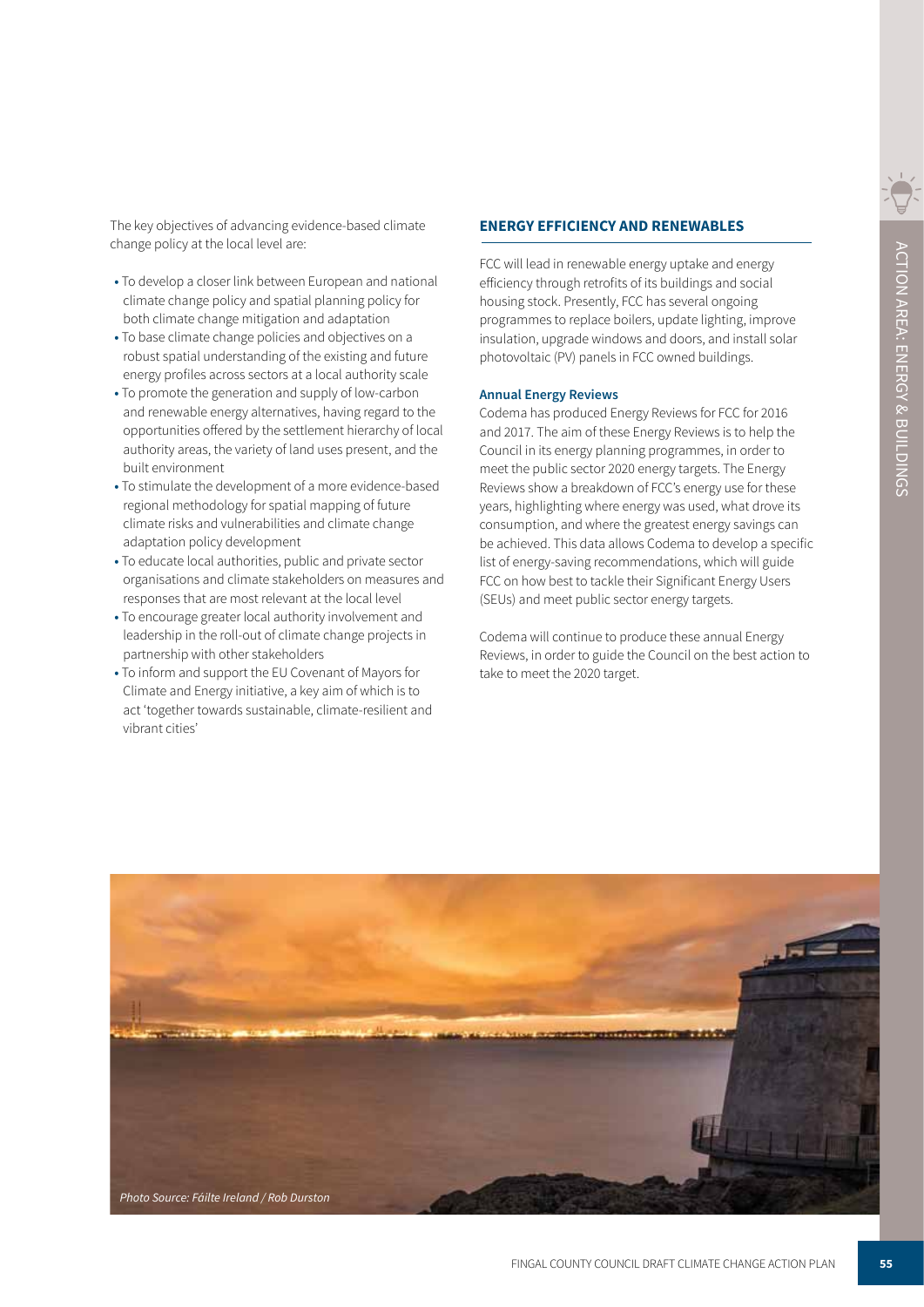

#### **Community Centres and Libraries**

In 2017, the Community Department commissioned conditioning reports of 16 older community centres ranging in size from converted, small domestic buildings to larger sport centres. The reports focused on a review of the mechanical and electrical services within these facilities and highlighted issues such as old heating systems and boilers and inefficient lighting systems across many of these buildings.

The Community Department has prioritised many of these issues and has asked the Architects Department to look at how the works may be undertaken. A current budget of €1.5 million has been allocated to begin addressing these issues in the community centres from 2018 onwards. From analysis of the energy consumption within these buildings, 0.6 GWh of primary energy and 289 tonnes of CO<sub>2</sub> could be saved by upgrading these facilities, and will reduce the energy consumption within this area by a further 12%.

#### **Display Energy Certificates (DECs)**

The information from Codema's energy database and energy surveys is used to prepare Display Energy Certificates for FCC's public buildings with a floor area greater than 250m<sup>2</sup>, as required under the Regulation S.I. 243 of 2012. Codema assisted FCC with the annual inspection and certification of 15 public buildings in 2018.

This information was entered into the SEAI system and Codema issued certificates to the managers of all of these FCC buildings, along with information on how much energy would need to be saved in the following year to improve their energy rating. Each building manager also received a copy of Codema's Guide to Display Energy Certificates in *Local Authority Buildings* to accompany these certificates and encourage direct action.

#### **Energy Efficiency Programme of Works**

Fingal County Council is continually upgrading its social housing units. These deep retrofits include measures such as insulation, lighting, water conservation, window and door replacement, and solar PV installations, in estates across Fingal County, such as Cappaghfinn, Moyne Park and Racecourse Common.

Through FCC's upgrade programme, many units have been refurbished, resulting in significant energy and cost savings and improved comfort levels for residents. The programme is set to continue over the next few years.

#### **Public Lighting**

As it accounts for 51% of Fingal County Council's overall energy use, public lighting is key to the Council achieving its 2020 energy efficiency target.

Within the Council's stock of public lighting, there is currently 9,366 SOX lamps. The manufacture of these SOX lamps is in the process of being phased out, so these will have to be replaced, and LED lights, with their very high energy efficiency, are the obvious replacement.

By replacing 1,000 SOX lamps and 1,000 SON lamps by 2020, FCC can achieve savings of 1.8 GWh of primary energy and 850 tonnes of  $CO<sub>2</sub>$  per year. This would have a significant impact on the Council's 2020 targets. In addition, an ongoing programme to replace the remaining street lighting with LEDs by 2021 is also planned.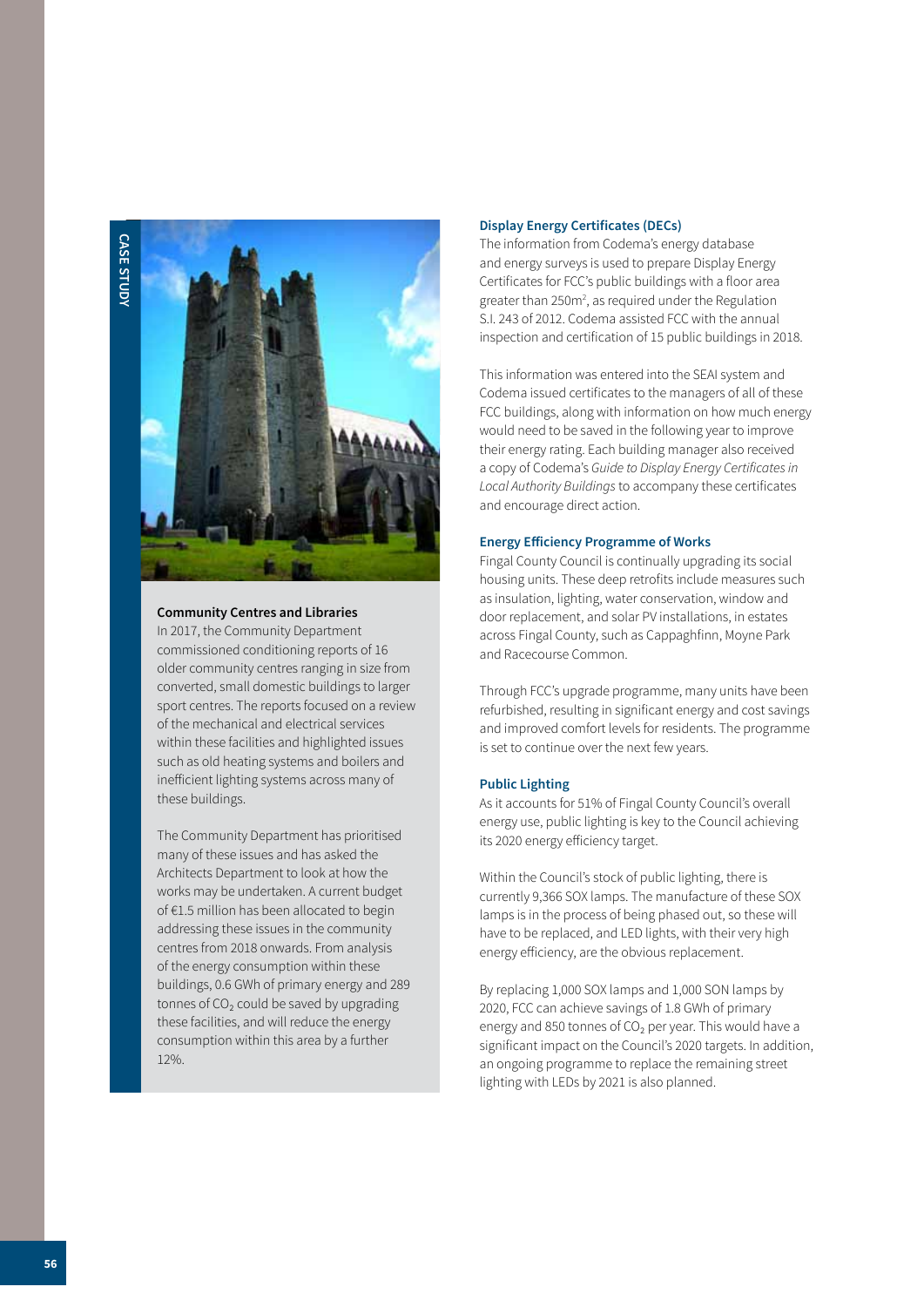#### **Energy Performance Contracting**

FCC, in partnership with Codema, is currently developing an Energy Performance Contract (EPC) as an innovative way of improving the energy use and efficiency of its buildings.

An EPC is a contractual agreement by an Energy Service Company (ESCo) to guarantee energy savings over an agreed period of time.

Following a detailed assessment, a project involving FCC's headquarters at County Hall in Swords and the Civic Offices, Draíocht Arts Centre and public library in Blanchardstown has been deemed suitable for an EPC and can now advance to the procurement stage.



#### **RESEARCH AND INNOVATION**

To maximise the benefits of advances in technology, FCC is part of the Smart Dublin programme to engage with academia, the private sector and citizens to co-create solutions to the challenges facing the Dublin Region.

The Smart Dublin programme was established in 2016 to enable the four Dublin Local Authorities to collaboratively take advantage of some of the big tech trends that are transforming how we live and work. In partnership with Enterprise Ireland, Smart Dublin runs Small Business Innovation Research (SBIR) competitions, which challenge smart technology providers, researchers and citizens to come up with solutions that will improve the operation and resilience of the Dublin Region. To date, €750,000 in funding has been awarded to small businesses to develop solutions in areas such as cycling, wayfinding, illegal dumping and flooding.

Phase 2 of the SBIR competition was launched in April 2018, and has a further €800,000 in funding to develop solutions for areas such as bathing water quality, staff workplace mobility and last mile delivery in urban centres.

#### **ENERGY AWARENESS**

A key aspect of reducing energy use is public awareness, as retrofits, technology and innovation can only achieve a portion of FCC's goals. FCC, in partnership with Codema, is actively engaging with staff and citizens about energy, from the benefits of renewables to providing tips on small steps that can be taken to reduce energy use and save money on their bills.

Through Engineer's Week and the Green Schools Programme, FCC engineers are also actively engaging with students about energy projects and the work being undertaken to transition Dublin to a low carbon society. FCC hopes to build on these programmes and expand its engagement with the public, for example through the Public Participation Networks (PPNs).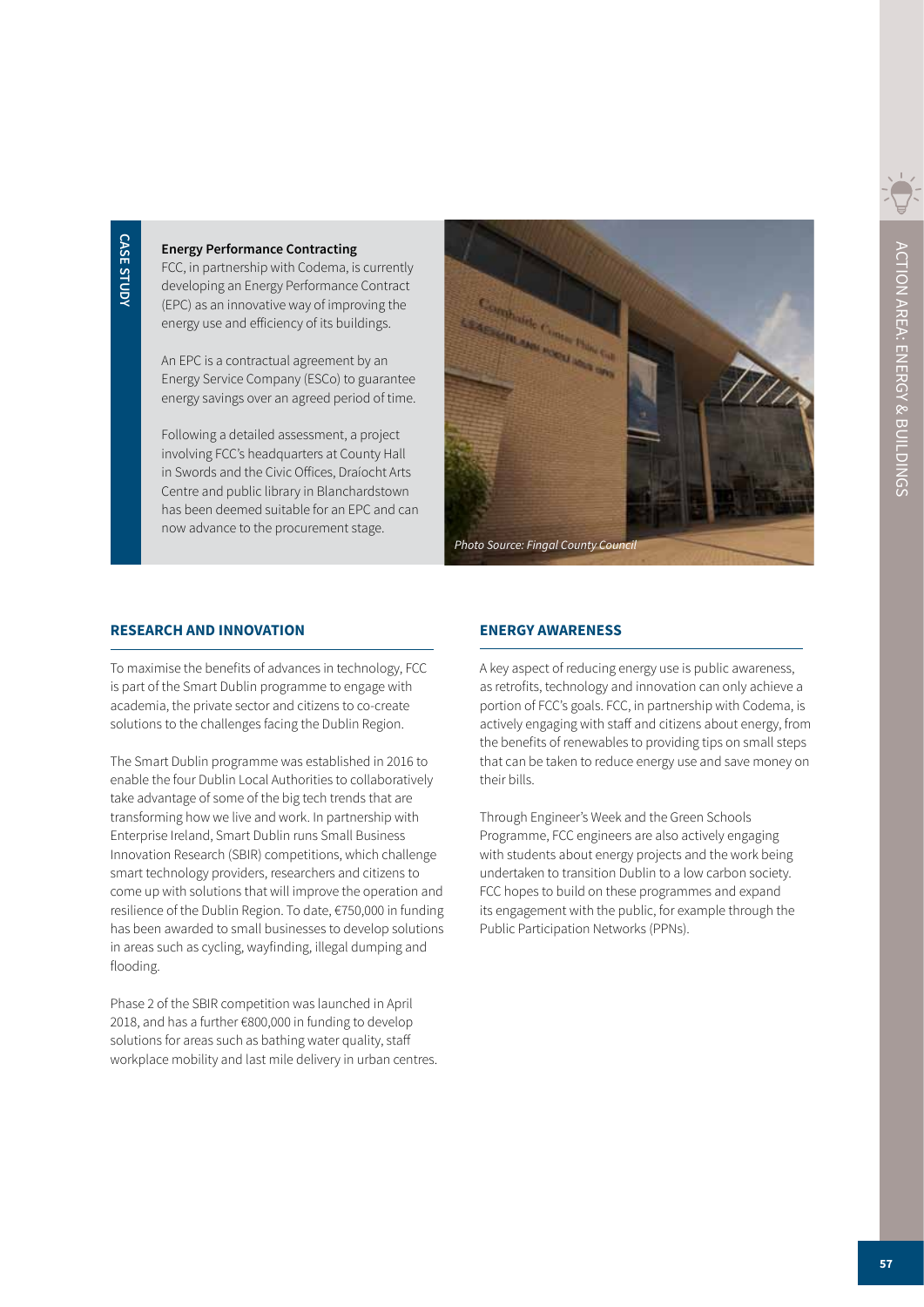

#### **Home Energy Saving Kits**

FCC, in partnership with Codema, is actively encouraging citizens to become more energy-aware by making Home Energy Saving Kits available for the public to borrow from all of its public libraries. The kits contain six tools for householders to assess how energy-efficient their homes are, and to identify areas for improvement. The scheme is the first of its kind in Ireland, and has had great success, garnering awards and recognition both nationally and at an EU level.

Codema has also made a kit available for staff in Fingal's County Hall to trial. FCC and Codema will continue to work together to build on this initiative over the coming years, and energy-saving information will continue to be made available by the Council through its public libraries.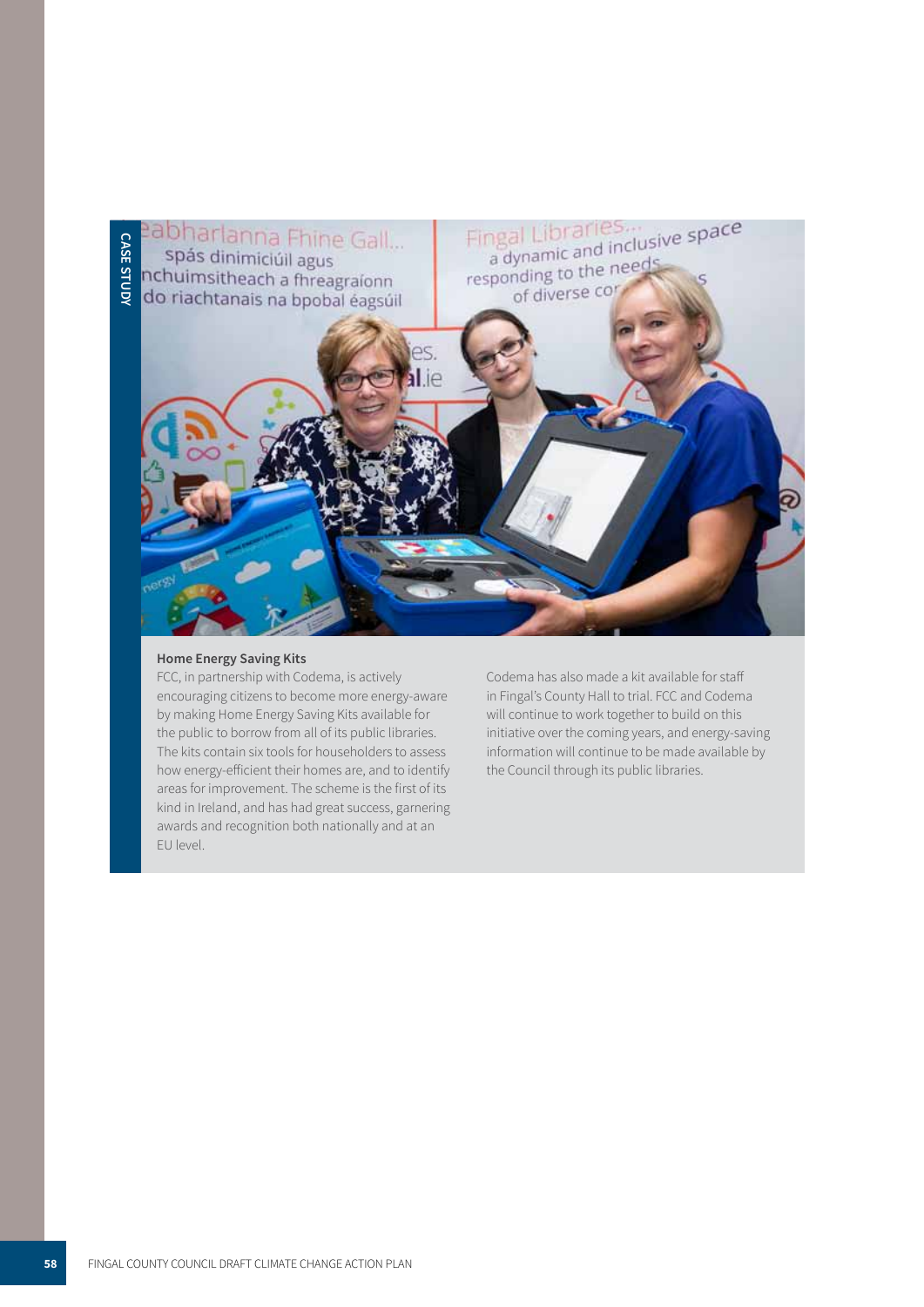| ENERGY & BUILDINGS<br>Public<br>Awareness                |                                                                                                                                                                                            |                  |                                            |                                                                      |                           |  |  |
|----------------------------------------------------------|--------------------------------------------------------------------------------------------------------------------------------------------------------------------------------------------|------------------|--------------------------------------------|----------------------------------------------------------------------|---------------------------|--|--|
| <b>NO</b>                                                | <b>ACTION</b>                                                                                                                                                                              | <b>TIMEFRAME</b> | <b>LEAD DEPT(S)</b>                        | <b>INDICATORS</b>                                                    | <b>TARGET(S) IMPACTED</b> |  |  |
| ACTION AREA: ENERGY<br><b>ACTIONS CURRENTLY BUDGETED</b> |                                                                                                                                                                                            |                  |                                            |                                                                      |                           |  |  |
|                                                          | <b>ENERGY PLANNING</b>                                                                                                                                                                     |                  |                                            |                                                                      |                           |  |  |
| $\mathbf{1}$                                             | Create Energy Master Plan for<br>the Dublin Region                                                                                                                                         | 2018 onwards     | Codema                                     | Website with e-Map                                                   |                           |  |  |
| $\overline{2}$                                           | Prepare Fingal Sustainable<br><b>Energy and Climate Action</b><br>Plan                                                                                                                     | 2019             | Codema                                     | SECAP complete                                                       | GHG                       |  |  |
| 3                                                        | Prepare Local Authority<br>Renewable Energy Strategy                                                                                                                                       | 2019             | Planning & Strategic<br>Infrastructure     | Strategy prepared                                                    | GHC                       |  |  |
| 4                                                        | Outputs and<br>recommendations from<br>the Fingal Spatial Energy<br>Demand Analysis (SEDA) 2016<br>to inform the review of the<br>Fingal Development Plan<br>2017-2023                     | 2020             | Planning & Strategic<br>Infrastructure     | Content in Development<br>Plan review                                |                           |  |  |
|                                                          | <b>ENERGY EFFICIENCY &amp; RENEWABLES</b>                                                                                                                                                  |                  |                                            |                                                                      |                           |  |  |
| 5                                                        | Complete the roll out of<br>LED public lighting by 2021<br>(27,000 units remaining)                                                                                                        | 2018-2021        | Operations                                 | 100% of lighting converted<br>to LED by 2021                         | GHC                       |  |  |
| $6\phantom{1}6$                                          | Fingal Energy Management<br>Team established                                                                                                                                               | 2018 onwards     | Operations                                 | Team established                                                     | GHG                       |  |  |
| $\overline{1}$                                           | Develop ISO 50001 compliant<br>energy management system                                                                                                                                    | Ongoing          | Facilities<br>Management,<br>Codema        | System developed and ISO<br>50001 compliant                          | <b>GHG</b>                |  |  |
| 8                                                        | Comply with S.I. 426 under<br>the EU (Energy Efficiency)<br>Regulations 2014                                                                                                               | Ongoing          | <b>Facilities</b><br>Management,<br>Codema | Compliant                                                            |                           |  |  |
| 9                                                        | Procure upgrades through an   2019<br><b>Energy Performance Contract</b><br>for County Hall (Swords) and<br>Civic Offices, Draíocht Arts<br>Centre and public library in<br>Blanchardstown |                  | Facilities<br>Management                   | EPC awarded,<br>measurement and<br>verification of energy<br>savings |                           |  |  |
| 10                                                       | Participate in the SEAI<br>Energy Public Partnership<br>Programme                                                                                                                          | 2018 onwards     | <b>Facilities</b><br>Management            | Signed up to programme                                               |                           |  |  |
| 11                                                       | Annual Monitoring &<br>Reporting to SEAI                                                                                                                                                   | Ongoing          | Codema                                     | FCC's energy use<br>monitored and reported                           |                           |  |  |
| $12 \overline{ }$                                        | <b>Publish Fingal County</b><br>Council's Energy Review<br>annually                                                                                                                        | Ongoing          | Codema                                     | Review published,<br># of recommendations<br>implemented             |                           |  |  |
| 13                                                       | <b>Display Energy Certificates</b><br>for public buildings                                                                                                                                 | Ongoing          | Codema                                     | # of DECs generated for<br>public buildings                          |                           |  |  |

## ENERGY & BUILDINGS

 $\widehat{\mathbb{C}}$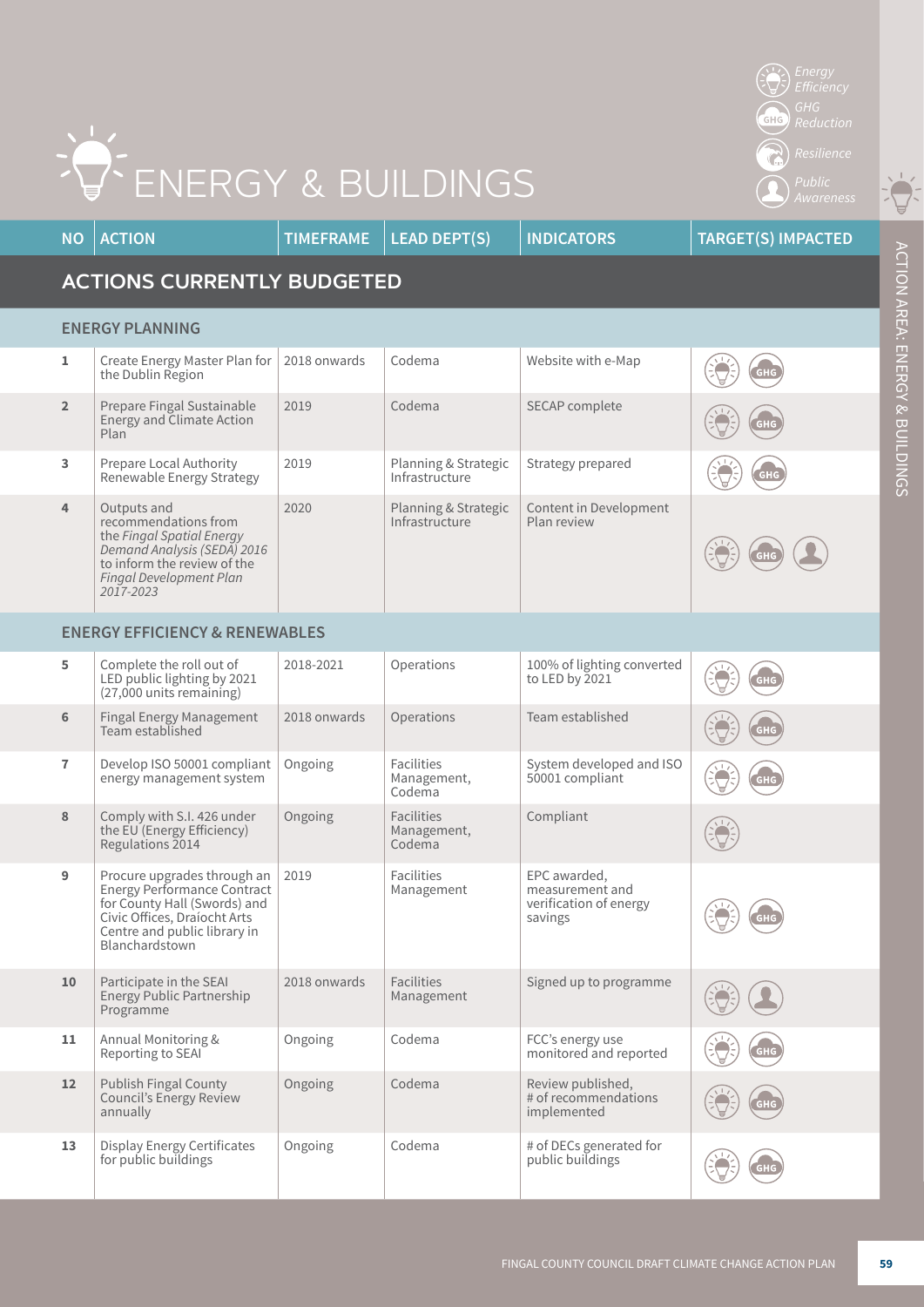# ENERGY & BUILDINGS

| <b>NO</b> | <b>ACTION</b>                                                                                                                             | <b>TIMEFRAME</b> | <b>LEAD DEPT(S)</b>             | <b>INDICATORS</b>                                     | <b>TARGET(S) IMPACTED</b> |
|-----------|-------------------------------------------------------------------------------------------------------------------------------------------|------------------|---------------------------------|-------------------------------------------------------|---------------------------|
| 14        | All new Council buildings built to<br>nZEB standard                                                                                       | Ongoing          | Housing, Facilities             | All new builds nZEB<br>standard                       |                           |
| 15        | Refurbishment programme<br>for Fingal Corporate buildings<br>to include energy reviews and<br>retrofits as standard                       | 2018 onwards     | All departments /<br>Architects | # of buildings upgraded                               | GHC                       |
| 16        | Boiler replacement programme<br>in social housing stock<br>underway                                                                       | 2018 onwards     | Housing                         | 150 boilers upgraded<br>annually                      | GHG                       |
| 17        | Insulation of all Council owned<br>social housing stock; extended<br>to include acquisitions and long<br>term leasing where feasible      | 2019             | Housing                         | All Council owned social<br>housing insulated by 2019 | GHC                       |
| 18        | LED lighting changeover of<br>social housing voids and tenant<br>changeover                                                               | Ongoing          | Housing                         | 100% of all voids and re-lets<br>upgraded             | GHG                       |
| 19        | Complete single glazing<br>replacement programme in<br>social housing stock and extend<br>to include long term leases and<br>acquisitions | 2019             | Housing                         | All single glazing replaced<br>by 2019                | GHC                       |
| 20        | Conduct a pilot to deep retrofit<br>social housing voids to inform<br>potential for roll out for all stock                                | 2019             | Housing                         | Pilot underway                                        |                           |
| 21        | Automatic shutdown of<br>computers and lighting in all of<br>Fingal's offices and depots                                                  | Ongoing          | I.T., Facilities                | # of systems installed                                |                           |

#### **RESEARCH & INNOVATION**

| 22 | Study potential for viable district<br>heating projects within Fingal                                                     | 2019-2021    | Codema / Climate<br>Action                | Study complete                                                           | GHG |
|----|---------------------------------------------------------------------------------------------------------------------------|--------------|-------------------------------------------|--------------------------------------------------------------------------|-----|
| 23 | Study potential for viable<br>renewable energy projects on a<br>temporary/permanent basis, on<br>Council controlled lands | 2019-2021    | Climate Action/<br>Economics &<br>Tourism | Study complete                                                           | GHG |
| 24 | Work with SMEs in partnership<br>with SEAI to promote energy<br>efficient adaptations                                     | Ongoing      | LEO / EETD                                | # of SMEs availing of<br>funding from SEAI                               | GHG |
| 25 | Engage with SEAI to help<br>develop education programme<br>for SME sector                                                 | Ongoing      | LEO / SEAI                                | # of programmes<br>developed/delivered                                   | GHG |
| 26 | <b>Support Small Business</b><br>Innovation & Research (SBIR)<br>programme                                                | Ongoing      | Smart Dublin /<br>Enterprise Ireland      | Energy and climate change<br>challenges identified for<br>SBIR programme |     |
| 27 | Work with CARO / Codema on<br>research and project proposals<br>for grant funding                                         | 2019 onwards | Climate Action /<br>CARO / Codema         | # of research projects<br>initiated                                      | GHG |